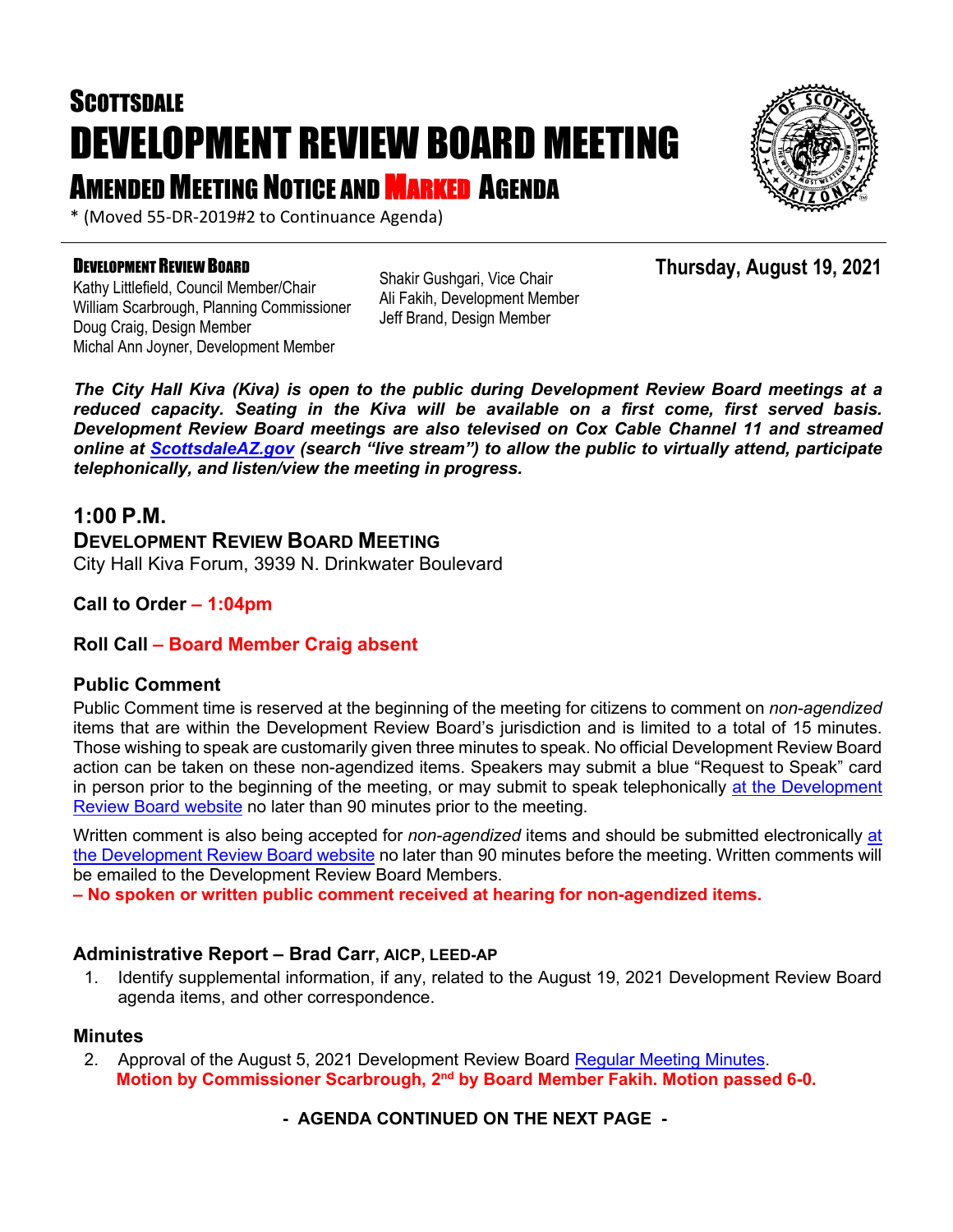## **ACTION ITEMS**

**How the Action Agenda Works:** The Development Review Board may take one vote to act on all items on the Continuance Agenda and one vote on all items on the Consent Agenda or may remove individual items for further discussion as appropriate. The Development Review Board takes separate action on each item on the Regular Agenda.

Persons interested in speaking on any agenda item may **submit a blue "Request to Speak" card in person prior to the beginning of public testimony or may sign up to speak telephonically [at the](https://www.scottsdaleaz.gov/boards/development-review-board/spoken-comment)  [Development Review Board website](https://www.scottsdaleaz.gov/boards/development-review-board/spoken-comment) no later than 90 minutes prior to the meeting.** Those wishing to speak are customarily given three minutes to speak on each item. Additional time may be granted to a designated speaker representing two or more persons (please submit cards together). Persons interested in submitting a written comment on any item may **submit a yellow "Written Comments" card in person prior to the beginning of public testimony or may submit electronically [at the Development Review](https://www.scottsdaleaz.gov/boards/development-review-board/public-comment)  [Board website](https://www.scottsdaleaz.gov/boards/development-review-board/public-comment) no later than 90 minutes prior to the meeting.**

## CONTINUANCE AGENDA

\*3. [55-DR-2019#2 \(Silver King Office & Car Storage\)](https://eservices.scottsdaleaz.gov/planning/projectsummary/dr_reports/DR_55_DR_2019_2.pdf)

Request by applicant to continue the application to a hearing date to be determined in the future. Staff contact person is Jeff Barnes, 480-312-2376.

**Owner – Alex Vanderhout, 480-767-3541.**

**Motion by Board Member Brand to continue 55-DR-2019#2 to a date to be determined, 2nd by Commissioner Scarbrough. Motion passed 6-0.**

## CONSENT AGENDA

4. [1-MP-2006#2 \(One Scottsdale Planning Unit II MEDCP update\)](https://eservices.scottsdaleaz.gov/planning/projectsummary/dr_reports/DR_1_MP_2006_2.pdf)

Request for approval of an update to the One Scottsdale Master Environmental Design Concept Plan (MEDCP) for Planning Unit II per zoning case 20-ZN-2002#3 located at 19701 N. Scottsdale Road. Staff contact person is Meredith Tessier, 480-312-4211. **Applicant contact person is Kurt Jones, 602-452-2729.**

5. [3-PP-2021 \(Legacy at DC Ranch\)](https://eservices.scottsdaleaz.gov/planning/projectsummary/dr_reports/DR_3_PP_2021.pdf)

Request for preliminary plat approval for a 9-lot subdivision, with amended development standards, on approximately 3.13 acres located at the southeast corner of E. Union Hills Drive and N. 92nd Place, with Single-family Residential, Planned Community District (R1-7/PCD) zoning. Staff contact person is Jesus Murillo, 480-312-7849.

**Engineer – Kimley-Horn, 602-944-5500.** 

**Motion by Board Member Brand to approve the items on the Consent Agenda 1-MP-2006#2 and 3-PP-2021, 2nd by 2ND by Commissioner Scarbrough. Motion passed 6-0.**

**- AGENDA CONTINUED ON THE NEXT PAGE -**

**Persons with a disability may request a reasonable accommodation by contacting staff at 480-312-7767. Requests should be made 24 hours in advance, or as early as possible to allow time to arrange accommodation. For TTY users, the Arizona Relay Service (1-800-367-8939) may contact staff.**